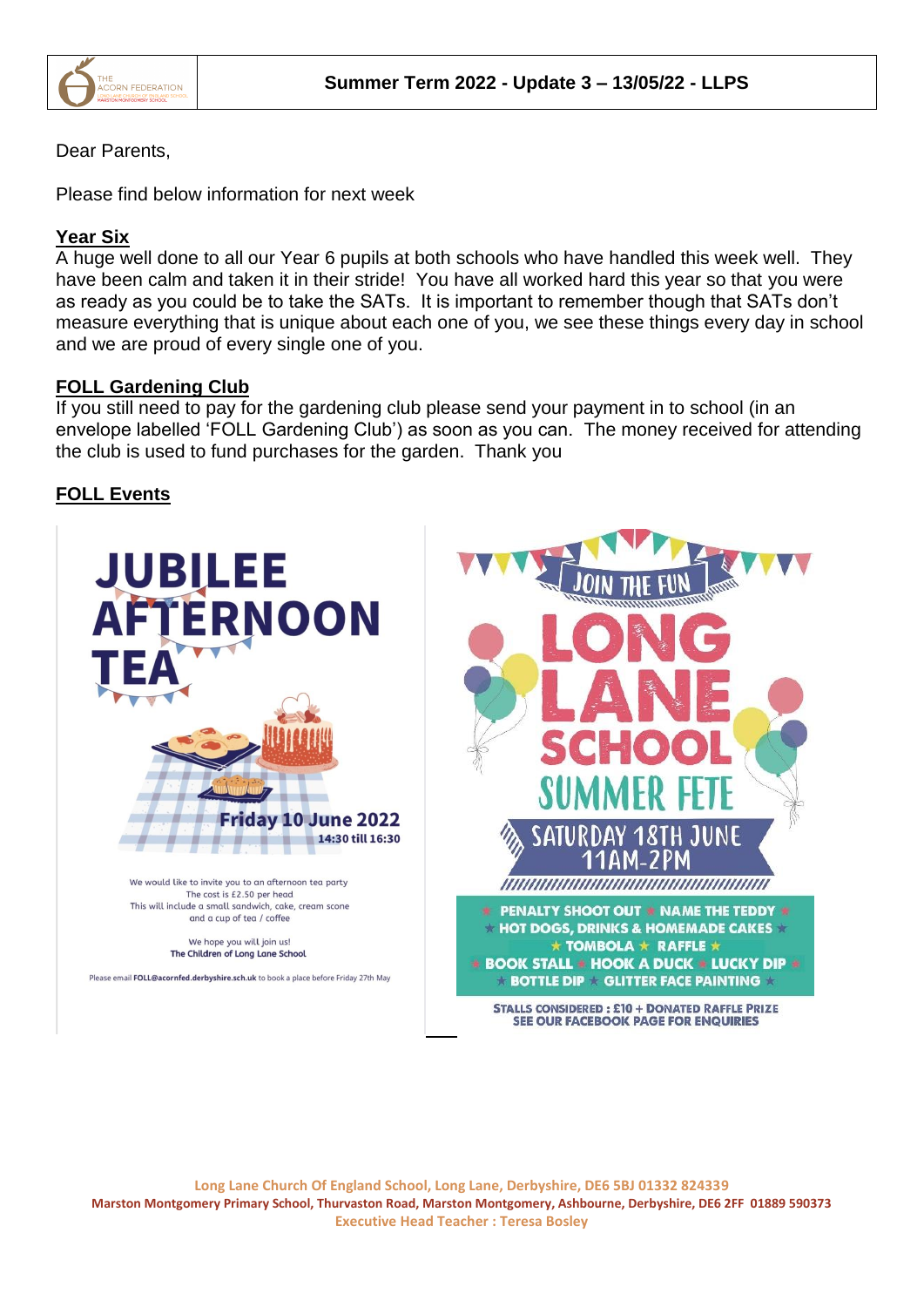

# **FOLL Summer Fair FIVE WEEKS TO GO**

# **As we are now getting closer to the school fete, we will be holding two non-uniform days in return for full bottle donations**

(Any type of full bottle is great, soft drinks, fizzy drinks, alcohol!)

# **Thursday 26th May Friday 10th June (red, white, and blue themed)**

**We are also collecting –**

Empty bottles of any shape and size and tombolo items (good as new items, unwanted gifts etc)

**Please place in the boxes outside school. Thank you.**